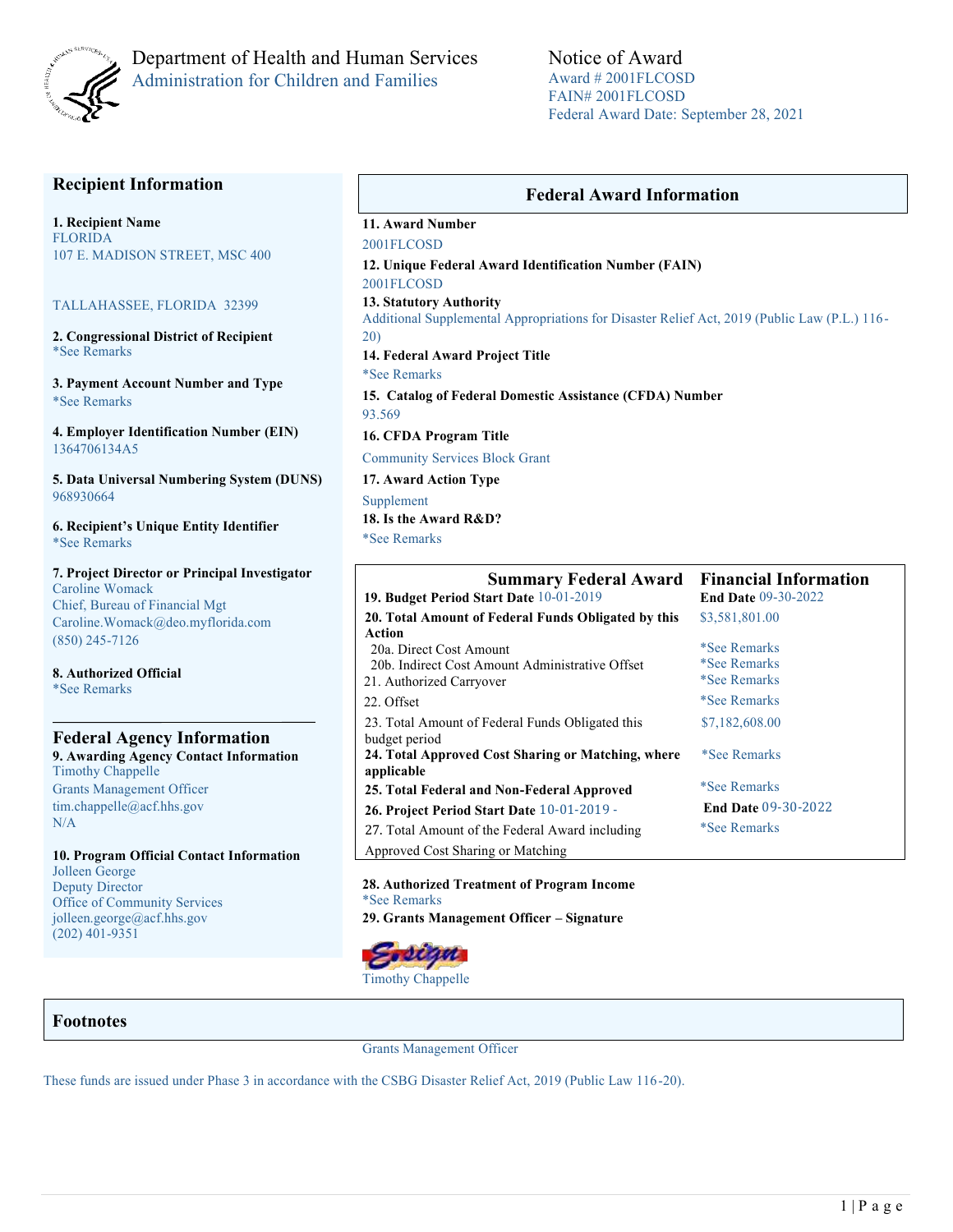

### **Recipient Information**  FLORIDA

107 E. MADISON STREET, MSC 400 TALLAHASSEE, FLORIDA 32399

**Employer Identification Number (EIN): XXXXXXXXXXXXX Data Universal Numbering System (DUNS):** 968930664 **Recipient's Unique Entity Identifier:** \*See Remarks **Object Class:** 41.15

| <b>Financial Information</b> |               |                  |                   |                                                 |                        |                     |  |
|------------------------------|---------------|------------------|-------------------|-------------------------------------------------|------------------------|---------------------|--|
| Appropriation                | CAN           | <b>Allotment</b> | Award this action | <b>Cumulative Grant</b><br><b>Award to Date</b> | <b>Document Number</b> | <b>Funding Type</b> |  |
| 75-1921-1536                 | 2020, G9908DF |                  | \$3,581,801.00    | \$7,182,608.00                                  | 2001FLCOSD             | Formula             |  |
|                              |               |                  |                   |                                                 |                        |                     |  |

## **Terms and Conditions**